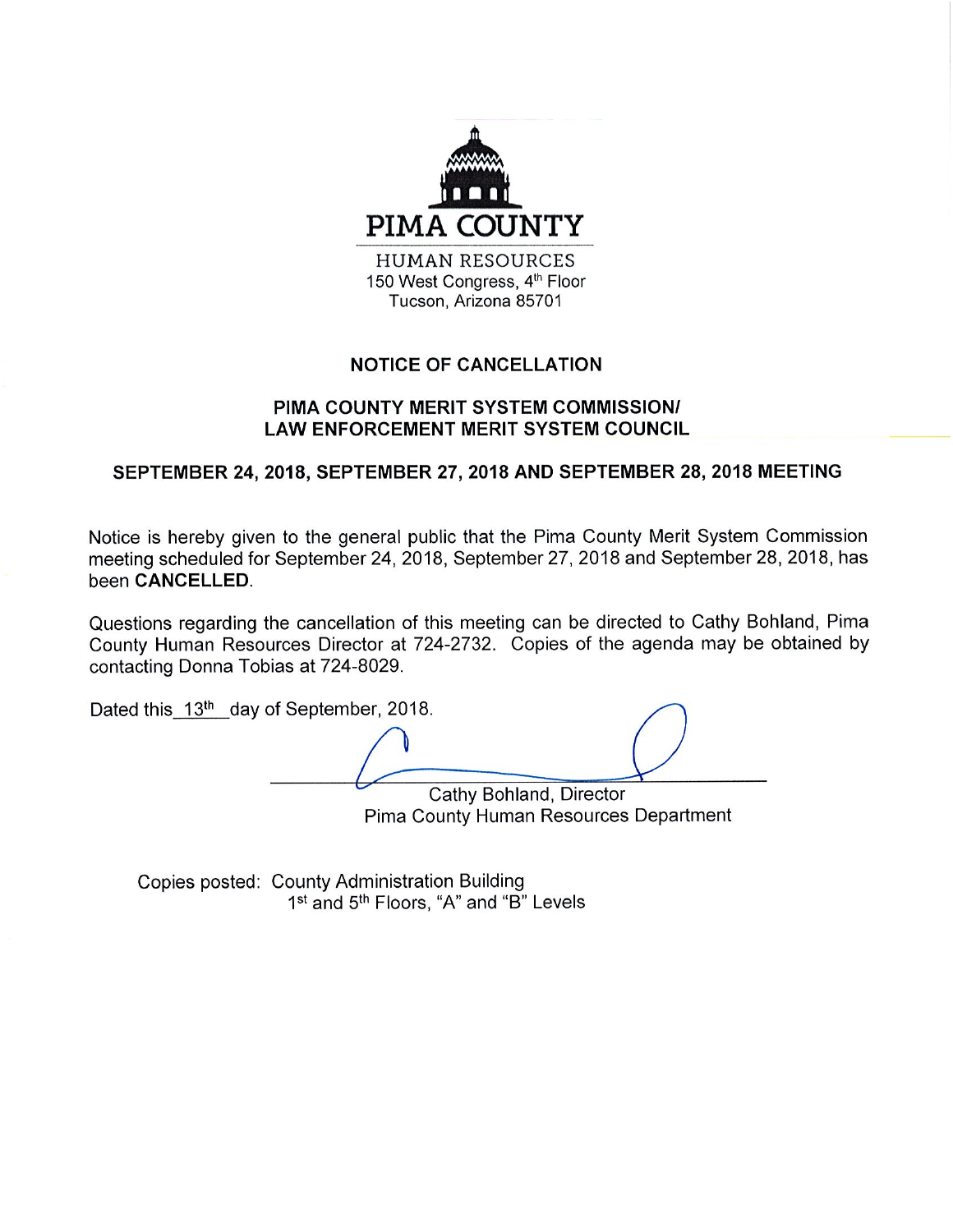### PIMA COUNTY MERIT SYSTEM COMMISSION/ LAW ENFORCEMENT MERIT SYSTEM COUNCIL

An Open Meeting of the Pima County Merit System Commission/Law Enforcement Merit System Council will be held on **Monday, September 24, 2018, Thursday, September 27, 2018 and Friday, September 28, 2018 convening at 9:00 a.m., (or at other such time to which the hearing may be continued)**, in the Human Resources Conference Room, located on the 4th floor, 150 West Congress, Tucson, Arizona to discuss the business of the Pima County Merit System Commission and the Pima County Law Enforcement Merit System Council. \*\*\*\*\*\*\*\*\*\*\*\*\*\*\*\*\*\*\*\*\*\*\*\*\*\*\*\*\*\*\*\*\*\*\*\*\*\*\*\*\*\*\*\*\*\*\*\*\*\*\*\*\*\*\*\*\*\*\*\*\*\*\*\*\*\*\*\*\*\*\*\*\*\*\*\*\*\*\*\*\*\*\*\*\*\*\*\*\*\*\*\*\*\*\*\*\*\*\*\*\*\*\*\*\*\*\*\*\*\*

| <b>AGENDA</b> |                                                                                                 |                                                                                                                                                                                                                                                                                                                                                                                                                                                                                                                                                                                                                                                                                                                                                                                                                                                                                                                                                                                                                                                                                                                                              |  |
|---------------|-------------------------------------------------------------------------------------------------|----------------------------------------------------------------------------------------------------------------------------------------------------------------------------------------------------------------------------------------------------------------------------------------------------------------------------------------------------------------------------------------------------------------------------------------------------------------------------------------------------------------------------------------------------------------------------------------------------------------------------------------------------------------------------------------------------------------------------------------------------------------------------------------------------------------------------------------------------------------------------------------------------------------------------------------------------------------------------------------------------------------------------------------------------------------------------------------------------------------------------------------------|--|
| А.            | <b>Roll Call</b>                                                                                |                                                                                                                                                                                                                                                                                                                                                                                                                                                                                                                                                                                                                                                                                                                                                                                                                                                                                                                                                                                                                                                                                                                                              |  |
| В.            | Pledge of Allegiance.                                                                           |                                                                                                                                                                                                                                                                                                                                                                                                                                                                                                                                                                                                                                                                                                                                                                                                                                                                                                                                                                                                                                                                                                                                              |  |
| C.            | <b>Approval of Minutes</b>                                                                      | Open Meeting Minutes for July 10, 2018                                                                                                                                                                                                                                                                                                                                                                                                                                                                                                                                                                                                                                                                                                                                                                                                                                                                                                                                                                                                                                                                                                       |  |
| D.            | <b>Other Business</b><br>Discussion and Action:                                                 | None                                                                                                                                                                                                                                                                                                                                                                                                                                                                                                                                                                                                                                                                                                                                                                                                                                                                                                                                                                                                                                                                                                                                         |  |
| Ε.            | Hearing and Decision on Appeal<br><b>Hearing Officer Report:</b>                                | None                                                                                                                                                                                                                                                                                                                                                                                                                                                                                                                                                                                                                                                                                                                                                                                                                                                                                                                                                                                                                                                                                                                                         |  |
| F.            | <b>Appeal Hearing</b><br>Discussion and Action:                                                 | 1. John Van Riper v Wastewater Reclamation<br>Demotion/Suspension Withdrawal                                                                                                                                                                                                                                                                                                                                                                                                                                                                                                                                                                                                                                                                                                                                                                                                                                                                                                                                                                                                                                                                 |  |
|               |                                                                                                 | 2. Rusty Donaldson v Natural Resources Parks and Recreation<br>Demotion                                                                                                                                                                                                                                                                                                                                                                                                                                                                                                                                                                                                                                                                                                                                                                                                                                                                                                                                                                                                                                                                      |  |
| G.            | <b>Legal Consultation</b>                                                                       | <b>None</b>                                                                                                                                                                                                                                                                                                                                                                                                                                                                                                                                                                                                                                                                                                                                                                                                                                                                                                                                                                                                                                                                                                                                  |  |
| Η.            | <b>Executive Session</b>                                                                        |                                                                                                                                                                                                                                                                                                                                                                                                                                                                                                                                                                                                                                                                                                                                                                                                                                                                                                                                                                                                                                                                                                                                              |  |
|               | pursuant to ARS § 38-431.03(A)(1); and/or<br>Council, pursuant to ARS § 38-431.03(A)(3); and/or | The Pima County Merit System Commission/Law Enforcement Merit System Council may conduct one or more<br>Executive Sessions concerning any matter on the Open Meeting Agenda for any or all of the following purposes:<br>(a) discussion or consideration of employment, assignment, appointment, promotion, demotion, dismissal,<br>salaries, disciplining or resignation of a public officer, appointee, or employee of the County of Pima,<br>(b) discussion or consideration of records exempt from public inspection, including the receipt and<br>discussion of information or testimony that is specifically required to be maintained as confidential by<br>state or federal law, pursuant to ARS § 38-431.03(A)(2); and/or<br>(c) discussion or consultation for legal advice with the attorney or attorneys for the Commission/<br>(d) discussion or consultation with the attorneys for the public body in order to consider its position and<br>instruct its attorneys regarding the Commission's/Council's position in pending or contemplated<br>litigation or in settlement discussions conducted in order to avoid or resolve |  |

- pursuant to ARS § 38-431.03(A)(1); and/or
- (b) discussion or consideration of records exempt from public inspection, including the receipt and discussion of information or testimony that is specifically required to be maintained as confidential by state or federal law, pursuant to ARS § 38-431.03(A)(2); and/or
- (c) discussion or consultation for legal advice with the attorney or attorneys for the Commission/ Council, pursuant to ARS § 38-431.03(A)(3); and/or
- (d) discussion or consultation with the attorneys for the public body in order to consider its position and instruct its attorneys regarding the Commission's/Council's position in pending or contemplated litigation or in settlement discussions conducted in order to avoid or resolve litigation, pursuant to ARS § 38-431.03(A)(4).
- I. Adjournment

\*\*\*\*\*\*\*\*\*\*\*\*\*\*\*\*\*\*\*\*\*\*\*\*\*\*\*\*\*\*\*\*\*\*\*\*\*\*\*\*\*\*\*\*\*\*\*\*\*\*\*\*\*\*\*\*\*\*\*\*\*\*\*\*\*\*\*\*\*\*\*\*\*\*\*\*\*\*\*\*\*\*\*\*\*\*\*\*\*\*\*\*\*\*\*\*\*\*\*\*\*\*\*\*\*\*

Pursuant to A.R.S. § 38-431.02, notice is hereby given that a meeting will be conducted at the time and date set forth above, and on any subsequent date or dates to which this meeting or any hearing which is a party thereof may be continued. Questions regarding this meeting can be directed to Cathy Bohland, Pima County Human Resources Department, by calling (520) 724-2732. Copies of the agenda may be obtained by contacting Donna Tobias at 724-8029 or at www.pima.gov/hr/commissions.html.

Should you require ADA accommodations, please contact Employment Rights five days prior to the meeting at (520) 724- 2782.